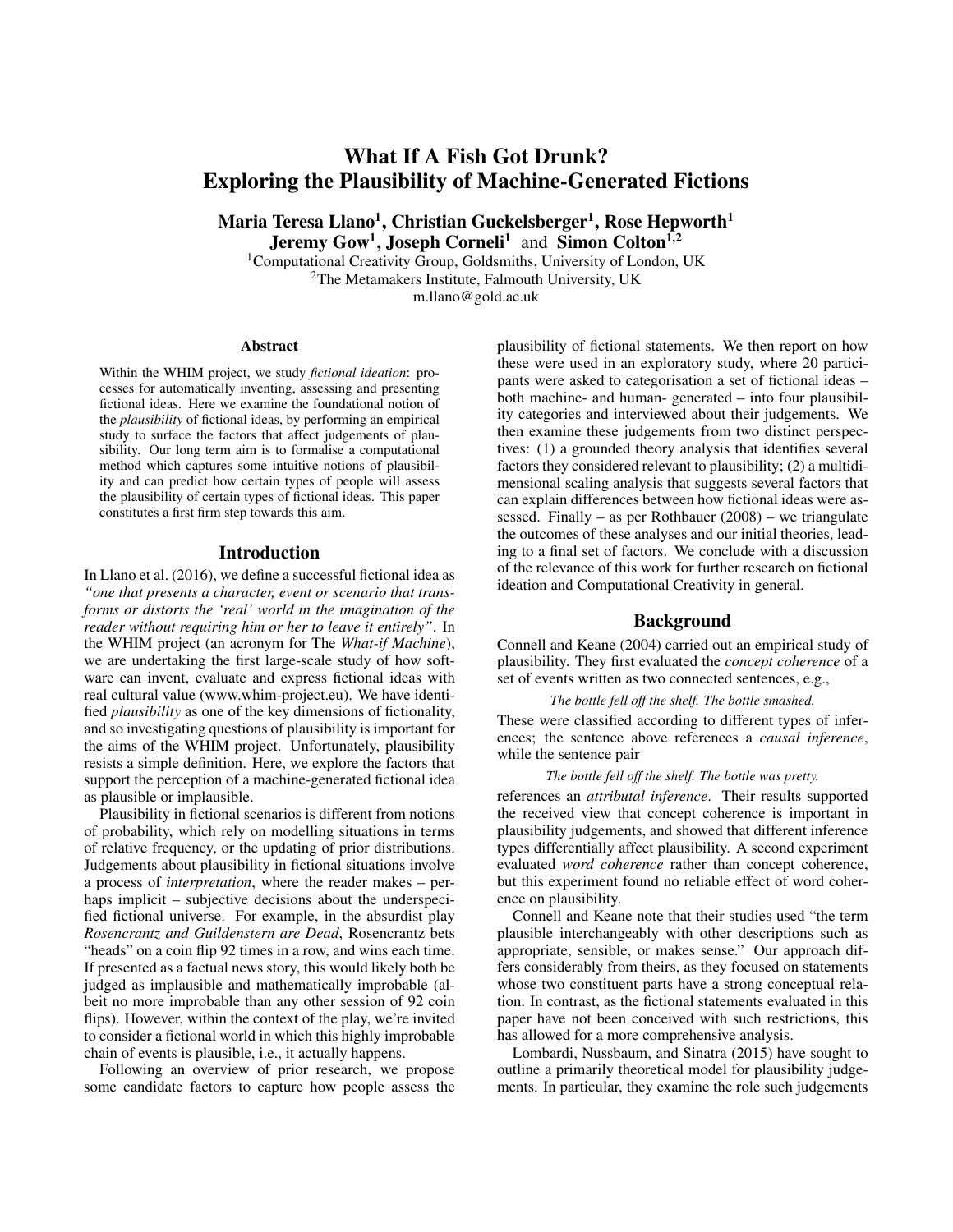play in *conceptual change*, and come to understand plausibility as meaning: 'what is perceived to be potentially truthful when evaluating explanations'. They cite Nicholas Rescher's observation that a statement deemed to be plausible, or potentially truthful, indicates that there has been a 'highly provisional and conditional epistemic inclination towards it' (Rescher 1976).

In sum, there seem to be myriad criteria upon which people may base judgements of plausibility. Some factors in an individual's judgement appear to be highly subjective, often being heavily influenced by personal circumstances, religious belief, cultural background, or political sympathies. Indeed, while most people feel they have an understanding of plausibility, that understanding is almost always destabilised when an individual tries to apply consistent criteria to analyse the plausibility of various sample statements.

Plausibility is closely connected with the notion of *interpretation*: that is, a given interpretation of a given scenario is deemed "plausible" if potentially valid, under a given set of assumptions. Interpretation of conventional symbols is highly constrained. However, creative interpretations may be almost endlessly fanciful. To take one example: the science fiction author Philip K. Dick suggests in several of his written works that we continue to live in biblical times, evidence of which can only be accessed by visionary experience (Dick 1995). This interpretation of the world is grounded in the data of personal perception and reflection. Nevertheless, most people would find such an interpretation implausible if presented as anything other than fiction.

Eco argued that the world, history, and texts have constraints on their plausible interpretations, despite the wide range of *possible* interpretations. He posits that fiction and reality intersect in the following way: "We can make true statements about fictional characters because what happens to them is recorded in a text, and a text is like a musical score" (Eco 2009). Music shows us that a creative work can take on a life of its own through interpretation. Fictional characters can also "become individuals living outside their original scores," or, to put it more formally: "a fictional character is a semiotic object."

We can thus make chains of interpretations about fictional characters and other elements of fictional worlds. In the first instance, the validity of such interpretations is not "grounded" in real-world facts, but in the fictive notions of the fictional world – subject also to the perceptions, beliefs, and other features of the interpreting agent. When instigating behaviour (including storytelling behaviour), certain interpretations may be predicted, based in part on a preliminary interpretation of those agents who are expected to perceive the behaviour (Kockelman 2012).

We believe it is important for Computational Creativity researchers to tackle issues related to fictional interpretations, in particular to ask what kinds of interpretations are *useful* (Eco 2006) – rather than merely true. Although subjectivity plays a role, keeping in mind Eco's remarks on limits of interpretation, we think that the reader's perception of a text's plausibility will often draw on the text's objective features, and we develop this theme below.

## Candidate Factors

As a first step, we conducted an introspective study to identify an initial set of factors that may be involved in human plausibility judgements. These candidate factors helped guide the design of the exploratory study, described below. Eight fictional statements were used. Four were from the What-If Machine and four were summaries of well known literary works, included to foster the generalisability of the findings. The machine-generated statements were selected for quality and diversity, to showcase a range of potentially relevant factors.

Three of the authors independently read the statements and rated each sentence 1–5 in terms of how plausible they were (1= low plausibility and  $5 =$  high plausibility). They also wrote a commentary for each statement, describing their rationale for that score, their scoring process (including whether they had revised a score during analysis), and a set of labels that described relevant properties, dimensions or features. By comparing our individual answers, we found a common set of factors that appeared to affect our plausibility judgements, listed below.

Complexity The level of elaboration of the idea in terms of the amount of narrative detail that it is composed of. Our intuition is that a larger number of statements, or narrative details, used to compose an idea reduces its plausibility. An illustrative example is the statement:

*"What if there was a poor orphan girl who was abused by her aunt, sent away to school where conditions were harsh, before becoming a governess and marrying her employer, who was already married to a mentally ill woman whom he has locked up in his house?" (1)*

Each part is rather plausible, but their conjunction renders the overall idea less plausible. *We hypothesise that there is a negative correlation between complexity and plausibility.*

Universality The scope of an idea, in terms of how general people think it is intended to be. In other words, whether the scenario in the fictional idea applies to one, a few or all members of a group. The intuition behind this is that an idea that is generalised to a large number of members of a group is less plausible than an idea that only involves one member. For instance, from the statement:

*"What if there was a young girl who went through a rabbit hole and found herself in a strange and mysterious land where animals could talk and everyone is mad?" (2)*

The implicit universally quantified sentences "animals could talk" and "everyone is mad" decrease the plausibility of the idea. *We hypothesise that there is a negative correlation between universality and plausibility.*

Openness How open to subjective interpretation an idea is perceived to be. Our intuition is that if an idea that is composed of statements that are ambiguous or not specific, for which the reader can provide different interpretations or scenarios, is perceived as more plausible. As an example, take the statement:

*"What if there was a young man who kept a painting of himself which aged while he himself stayed young?" (3)*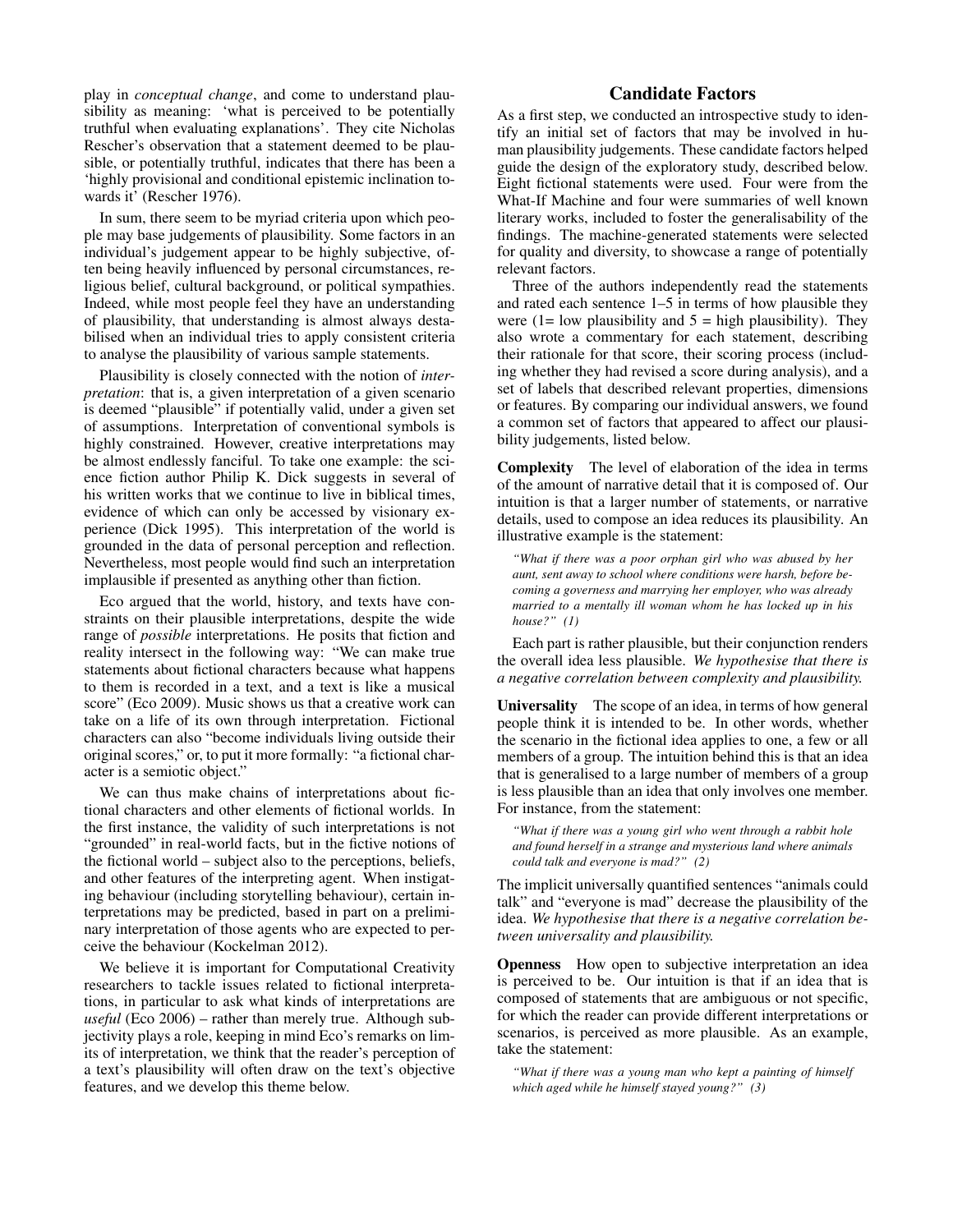Here, "stayed young" could be interpreted both in terms of not looking old or actually not ageing, while the painting that "aged" could have been painted in highly impermanent materials. The possible explanations (natural youthfulness and cheap paint, or a bizarre medical condition) differ strongly in their plausibility; if there is a choice, a subject might choose the more plausible explanation. *We hypothesise that there is a positive correlation between openness and plausibility.*

Causality The level of connectivity between the components that make up an idea. In other words, how naturally the statements that make up an idea lead coherently from one to the other. The intuition behind this is that plausibility increases when the statements of an idea are clearly connected so as to serve as supporting arguments themselves. To illustrate this, take the example:

*"What if there was a little doctor who couldn't take a pulse?" (4)*

Without an explanation as to why the doctor is unable to perform the common task of taking a pulse, this statement will likely score low for plausibility. *We hypothesise that there is a positive correlation between causality and plausibility.*

Familiarity The level of awareness of the overall scenario relative to known ideas. Although this is a subjective factor, the intuition behind it is that our perception of plausibility is affected by common themes, scenarios and characters that figure more commonly in culture. Statement (1) illustrates this intuition. Well-known character stereotypes such as *an orphan girl*, *an evil aunt* and *a mentally ill woman* render the statement more plausible. *We hypothesise that there is a positive correlation between familiarity and plausibility.*

Feasibility How well the elements within an idea fit within the overall scenario. The intuition behind this is that plausibility increases if an element; e.g., a character, is better suited to one situation than another. To illustrate, the statement:

*"What if there was a little cat who learned how to use a phone?" (5)*

Would rank lower in plausibility if instead of *a cat*, the subject was an inanimate object, for instance *a cooker* due to the affordances of the subjects. *We hypothesise that there is a positive correlation between feasibility and plausibility.*

## An Exploratory Categorisation Study

To further explore the factors underlying human plausibility judgements, we conducted a categorisation study where the above candidate factors guided the selection of the stimuli for, and design of, the study. In the study, participants were asked to assign machine- and human-generated fictional ideas into different categories of plausibility. We collected both quantitative and qualitative data from these sessions, which were then separately analysed and interpreted: 1) the raw categorisation results were used to calculate explorative statistics; 2) participant think aloud commentaries and post-task interviews formed the basis of a grounded theory analysis (Adams, Lunt, and Cairns 2008), identifying key factors in their categorisation process. 3) The categorisation results were transformed into similarity data for a

multidimensional scaling (MDS) analysis (Borg and Groenen 2005) of the fictional ideas, to collect more evidence on the underlying dimensions which influenced the plausibility categorisations; By studying the same plausibility judgements qualitatively and quantitatively, we hoped to triangulate the results to arrive at a final set of factors. A categorisation task with physical cards, as opposed to ordinary Likertscale rating, was deliberately chosen to promote think-aloud comments and the comparison of stimuli. These methods are well-suited to exploring complex and poorly conceptualised domains, e.g., see Wallraven et al. (2009) or Gow et al. (2010).

Stimuli We used 28 fictional ideas in total, consisting of 18 ideas generated by The What-If Machine (three from each of the six categories the system currently supports: "Disney", "Metaphors", "Utopian/Dystopian", "Alternative Scenarios", "Kafkaesque" and "Musicals"), 7 ideas summarising well-known fictional literature works ("Literary Fiction"), and 3 ideas that used known fictional characters or worlds ("Fiction in Fiction"). We also selected a subset of six ideas (from the 28 already selected) for the participants to verbally elaborate on in more detail. A selection of stimuli from each category can be found in Table 1.

Method Participants took part in the study individually and were all read the same introductory material. Each session was audio recorded for later analysis. We first asked them to sort the 28 stimuli, provided as paper cards, into four plausibility categories:

- 1. Highly implausible: describe scenarios that have very little grounding in your experience of reality.
- 2. Slightly implausible: describe scenarios that have a low degree of grounding in your experience of reality.
- 3. Slightly plausible: describe scenarios that are somewhat grounded in your experience of reality.
- 4. Highly plausible: describe scenarios that have a high degree of grounding in your experience of reality.

An "I don't understand" category was also provided. In contrast to our introspective study, we chose four categories to eliminate the neutral choice. Participants were not told that some of the statements had been written by software, nor asked if they recognised those from human-authored narratives.

We asked participants to think aloud while performing this task, i.e., to articulate their categorisation process and rationale. For some participants (see below) this was followed by open-ended questions where these issues were probed in greater depth, focusing on the six statements which we had pre- selected, or others highlighted during the categorisation study. Finally, we asked some participants explicit questions about our candidate factors (described above), to determine if they considered them relevant. For instance, regarding *complexity* we asked: "Do you believe that a complex fictional statement; that is, with a large amount of conditions, makes the plausibility higher, lower or neither?". Each such question was accompanied by an example statement.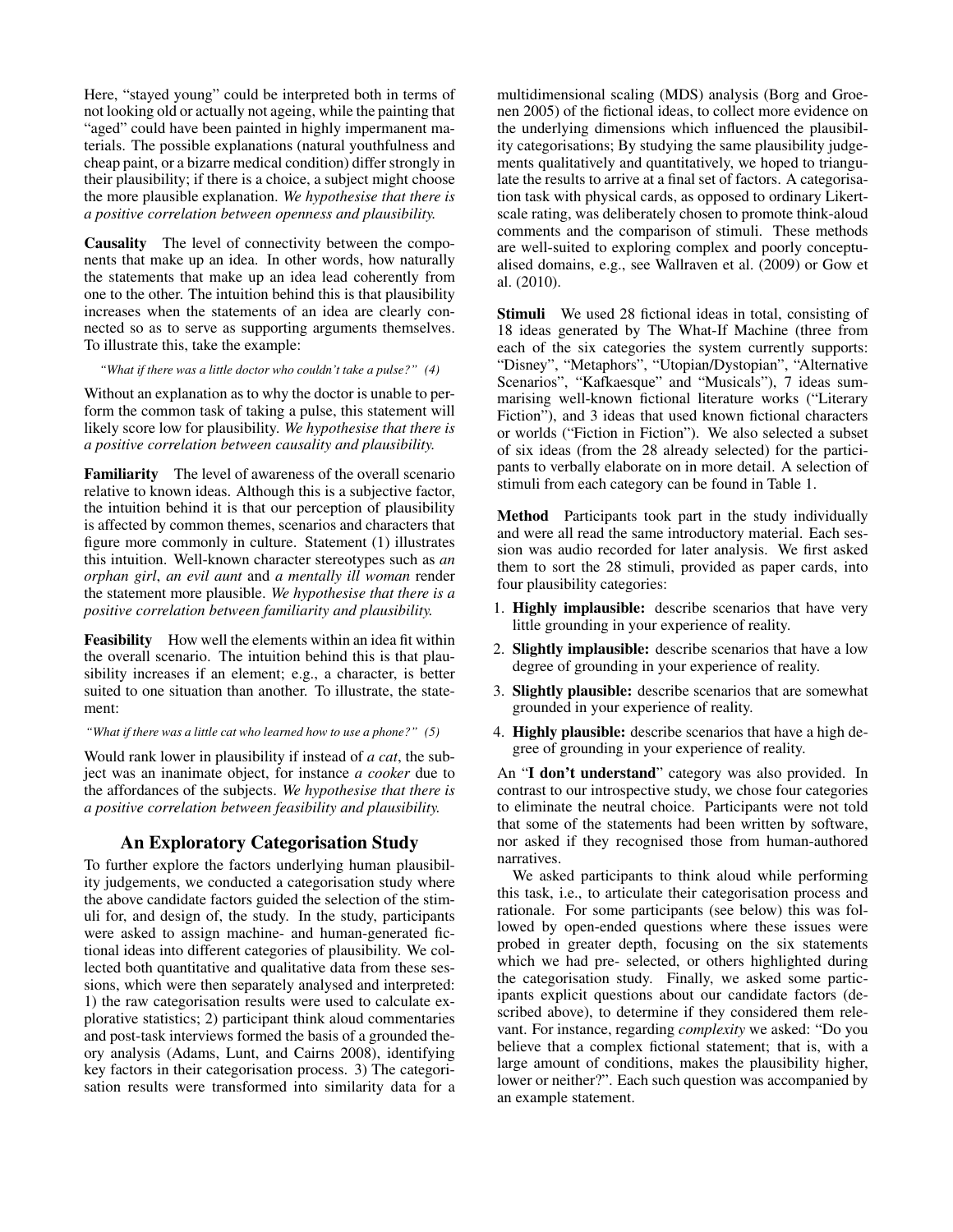| Id | Mean Var. |      | Ag.             | <b>NAs</b>                  | <b>Stimulus</b>                                                                                                                                       | Category                |
|----|-----------|------|-----------------|-----------------------------|-------------------------------------------------------------------------------------------------------------------------------------------------------|-------------------------|
| 5. | 2.00      | 1.44 | 14              | $\Omega$                    | What if we could give life to a being created by combining the body<br>parts of dead people?                                                          | <b>Literary Fiction</b> |
| 8  | 0.39      | 0.72 | 16              | 1                           | What if a zombie rugby-tackled a ghost and broke his leg?                                                                                             | Fiction in Fiction      |
| 12 | 0.38      | 0.78 | 14              | 3                           | What if there was a little pen who forgot how to write?                                                                                               | Disney                  |
| 14 | 2.50      | 0.62 | 15              | 1                           | What if ignorant fools were to overcome mistakes, establish cults<br>and become knowledgeable gurus?                                                  | Metaphors               |
| 19 | 1.69      | 1.03 | 9               | 3                           | What if the world suddenly had lots more assassins? Then there<br>would be more antidotes, since assassins use the poisons that require<br>antidotes. | Utopia / Dystopia       |
| 20 | 0.44      | 0.61 | $\overline{15}$ | 1                           | What if there was an old fish, who couldn't swim anymore, which<br>he used to do for relaxation, so decided instead to get drunk?                     | Alternative             |
| 21 | 0.94      | 1.31 | $-11$           | $\mathcal{L}$               | What if there was an old car that could be used as the space for<br>holding a star?                                                                   | Alternative             |
| 24 | 0.17      | 0.26 | 17              | 1                           | What if a bicycle appeared in a dog pound, and suddenly became a<br>dog that was able to drive an automobile?                                         | Kafkaesque              |
| 26 | 2.72      | 0.21 | 18              | 1                           | What if a wounded soldier had to learn how to understand a child in<br>order to find true love?                                                       | <b>Musicals</b>         |
| 28 | 2.06      | 0.43 | 14              | $\mathcal{D}_{\mathcal{L}}$ | What if a janitor needed to suppress a rebellion in order to gain<br>admiration?                                                                      | <b>Musicals</b>         |

Table 1: A selection of stimuli, with response mean and variance. Ag.= participants agreeing with most common response. NAs = times classified as "Don't understand".

Participants In total, 20 participants took part in the study, although one participant's data was excluded (see below). Of the remaining 19, 4 participants were female and 15 male. 8 participants were in the age range 18-24 years old, 9 were 25-34, and 2 were 35-44. 4 of them specified A levels as their current level of education, 7 had a first degree, 6 a higher degree, and 2 a doctorate. 7 participants were fluent in English, 11 were native speakers, and one self-rated as "intermediate", but was considered fluent. We assumed that the lack of demographic diversity would have limited impact on our results, although future studies could make some provision for variations related to gender, age or educational background, e.g., cultural references. Participants did not have familiarity with our work on plausibility prior to taking part the study.

All participants were paid  $\pounds 10$  and undertook the categorisation experiment. Only 12 were asked the open-ended questions and questions about the candidate factors. This allowed us to constrain the amount of data collected for the grounded theory analysis, while satisfying representativeness for the quantitative analysis. One participant was a very distinct outlier in terms of categorisation mean and variance, as they classified most statements into either "highly implausible" or "I don't understand". They were perfectly aware of the meaning but didn't agree with the logic of the statement. Their think aloud data also suggested that they did not engage with the task as requested. We therefore excluded this participant from the analysis that follows.

## Categorisation Results

Of the 532 judgements made, the most common were "highly implausible" (34%) and "highly plausible" (25%), followed closely by "slightly plausible" (23%). The least common responses were "slightly implausible" (11%) and

"don't understand"  $(7\%)$ . In the analysis below, we sometimes interpret these ordinal responses (excluding "don't understand") as interval data from 0 (highly implausible) to 3 (highly plausible). Table 1 shows the response mean and variance for a selection of stimuli.

By Participant All participants used the entire range of responses. There were notable individual differences: 4 participants had median response of "highly implausible", 8 had "slightly plausible", with the remaining 7 medians falling in-between. The variance for each stimuli provides a measure of agreement between participants: the mean variance was 0.93 (min 0.21, max 1.49), suggesting quite a high level of disagreement. However, if we ignore the distinction between *highly* and *slightly* and merge categories to *plausible*/*implausible*/*don't understand*, we actually see many participants agreeing with the modal (most popular) category: for 68% of stimuli, at least two-thirds agree. This shows at least a weak consensus was often present.

Participants used the "I don't understand this statement" category a median of 1 times, indicating comprehension was not a problem for most participants. Only one participant claimed to understand all stimuli and, at the other extreme, two didn't understand six stimuli. Using Spearman's  $\rho$ , there is a medium negative correlation  $(\rho_S(28)) = -0.4, p =$ 0.09) between not understanding and use of "Highly implausible" and a medium positive correlation ( $\rho_S(28)$  =  $0.35, p = 0.1$ ) between not understanding and that participant's mean plausibility. This suggests there may be some confusion between "don't understand" and "implausible", which should be addressed in the design of future studies.

By Stimuli Almost all the stimuli provoked the full range of responses, confirming that assessing plausibility is a highly subjective task. The mean response for each stimuli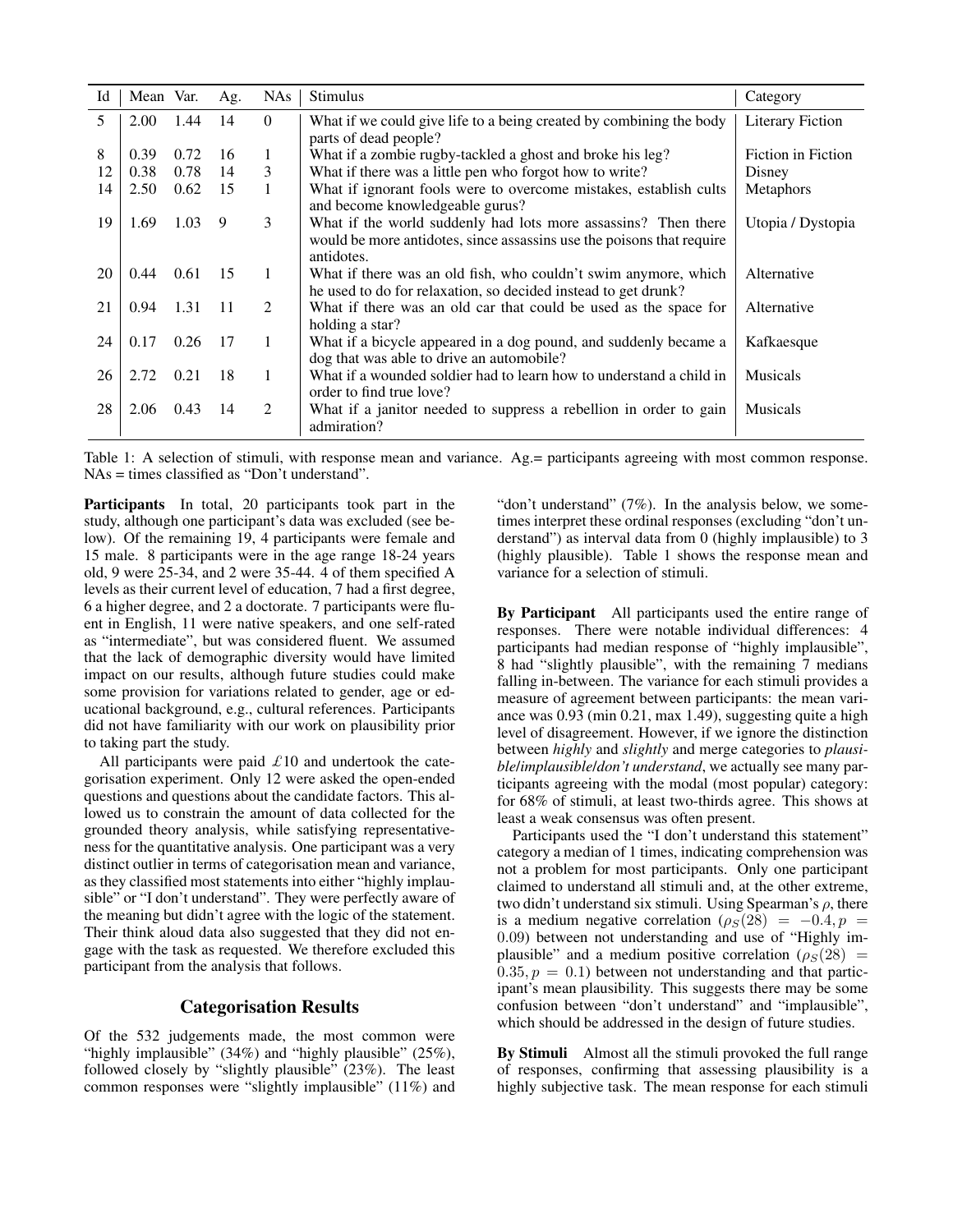ranged from 0.17 (Stimuli 24) to 2.84. The variance ranged from 0.21 (Stimuli 26) to 1.49. We compared the plausibility ratings between the different stimulus groups described above. A Kruskal-Wallis one-way analysis of variance indicated that the plausibility ratings between the eight groups were significantly different  $H(7) = 80, p < 1e - 13$ . We then performed a series of Wilcoxon rank sum post-hoc tests with Bonferroni correction to determine which of the groups are significantly different. The p-values and group means are listed in Table 2. It shows, amongst others things, that statements from the categories "Musicals" and "Metaphor" were rated highest in plausibility ( $\mu = 2.33, \mu = 1.76$ ), and differ significantly from the categories that were considered highly implausible, namely "Kafkaesque" and "Utopia/Dystopia"  $(\mu = 0.56, \mu = 1.06).$ 

## Think Aloud Results

To understand the factors which contributed to participants' plausibility judgements, we performed a grounded theory analysis of the think aloud data. Grounded theory is a qualitative research method that is used to build, validate and expand theories from data, in order to reach "a theoretical formulation of the reality under investigation" (Corbin and Strauss 1990). Our analysis validated four of our initial hypothesised factors as influential within our participants' judgements: *openness*, *familiarity*, *causality* and *feasibility*; the other two, *complexity* and *universality*, were concluded as non-influential. An additional factor, *perception of reality* was identified. Furthermore, for each of the supported factors, we identified a set of properties that represent the different ways the participants talked about the factors, as well as dimensions describing values these properties can hold. These results are summarised in Table 3.

Participants often based their judgement on how *Familiar* they were with the content; either from *experience* (own or by others) or *knowledge* they have acquired from different mediums. An illustrative example is Statement (1), quoted earlier to highlight the Complexity dimension. Two participants said the following:

"Doesn't go with things in this time and day but people's lives are complicated [...]"

"you see similar situations in the news [...] these are different personalities that actually exists [...]"

Consequently, this statement was often classified in the plausible spectrum (10 as highly plausible and 8 as slightly plausible). Familiarity at the level of *cultural recognition* also affects plausibility judgements. For instance, despite the fact that the statement: *What if a zombie rugby-tackled a ghost and broke his leg?*, contains fictional characters, as these are well-known concepts that form part of our culture, participants would hesitate about their plausibility value (even if eventually most decided the statement was not plausible).

*Openness* was also a recurrent factor we identified from the recorded sessions. Often, participants would try to make sense of the statements, saying things such as:

'Maybe because my brain [is trying to give] sense to sentences.'

'Where there is more room for interpretation, it is more easy to be black or white.'

*Ambiguity* and *context* played an important role for this factor. We found that key concepts appearing in a statement made a significant difference in plausibility judgements when these could be interpreted in different ways, and there was not enough context to narrow down the intended meaning. This led participants to stick with their favourite interpretation and provide their judgement accordingly. To illustrate, regarding the statement '*What if there was an old car that could be used as the space for holding a star?*', participants would often ask if the concept *star* meant the astrological object or a celebrity, with most of the participants selecting the former and consequently placing this statement within the implausible spectrum. A similar reasoning was common with statement (4) above, for which participants would consider the concept of the *little doctor* as being either a child or a doctor short in height. Most participants chose the former interpretation and placed the statement in the plausible spectrum.

*Feasibility* was also one of the factors used by the participants when judging plausibility. In particular, we found that they would consider if the *likelihood* of the statement would form a usual or unusual scenario to decide on its plausibility. This was often seen in statements like (1), where the co-occurrence of all the elements of the statement was seen as unusual – but still plausible. One participant said:

'it's quite a complicated story but elements of the story makes it feel more real.'

Additionally, feasibility was also accounted for based on the use of *stereotypes* and how the individual parts of the statement fit together with a stereotypical construct. To illustrate, take the statement: *What if the world suddenly had lots more dictators? Then there would be less neediness, since dictators abuse the victims that demonstrate neediness*, for which a handful of participants focused on the contradiction between the concept of *dictators*, which has negative connotations, and the concept of *less neediness*, which has positive connotations.

Specific keywords, in particular *attributes* of the concepts in the statement, were also a decisive property when judging the statement based on its feasibility. For instance, the use of the adjective *little* in statement (4) made the plausibility higher, since participants interpreted the scenario as a *child playing doctor who is not able to actually take a pulse*, which in their view was completely feasible.

We also found that, although *causality* was not a strong factor in the decision making process, it was present on some occasions. In particular, finding *arguments* in favour or against particular elements of a statement had an influence in plausibility judgements. For instance, the statement: *What if the world suddenly had lots more assassins? Then there would be more antidotes, since assassins use the poisons that require antidotes*, links the concept of *assassins* with the concept of *poisons*, and this itself to the concept of *antidotes*. Although this statement was built through wellattested associations, specifically that assassins use poisons, and that poisons require antidotes, the intended strong link between assassins and poisons was used constantly as an argument against the plausibility of the statement. In contrast, from the statement: *What if there was a punishable man who had to learn how to eat a person in order to achieve his dream of becoming a criminal?*, the link between 'eating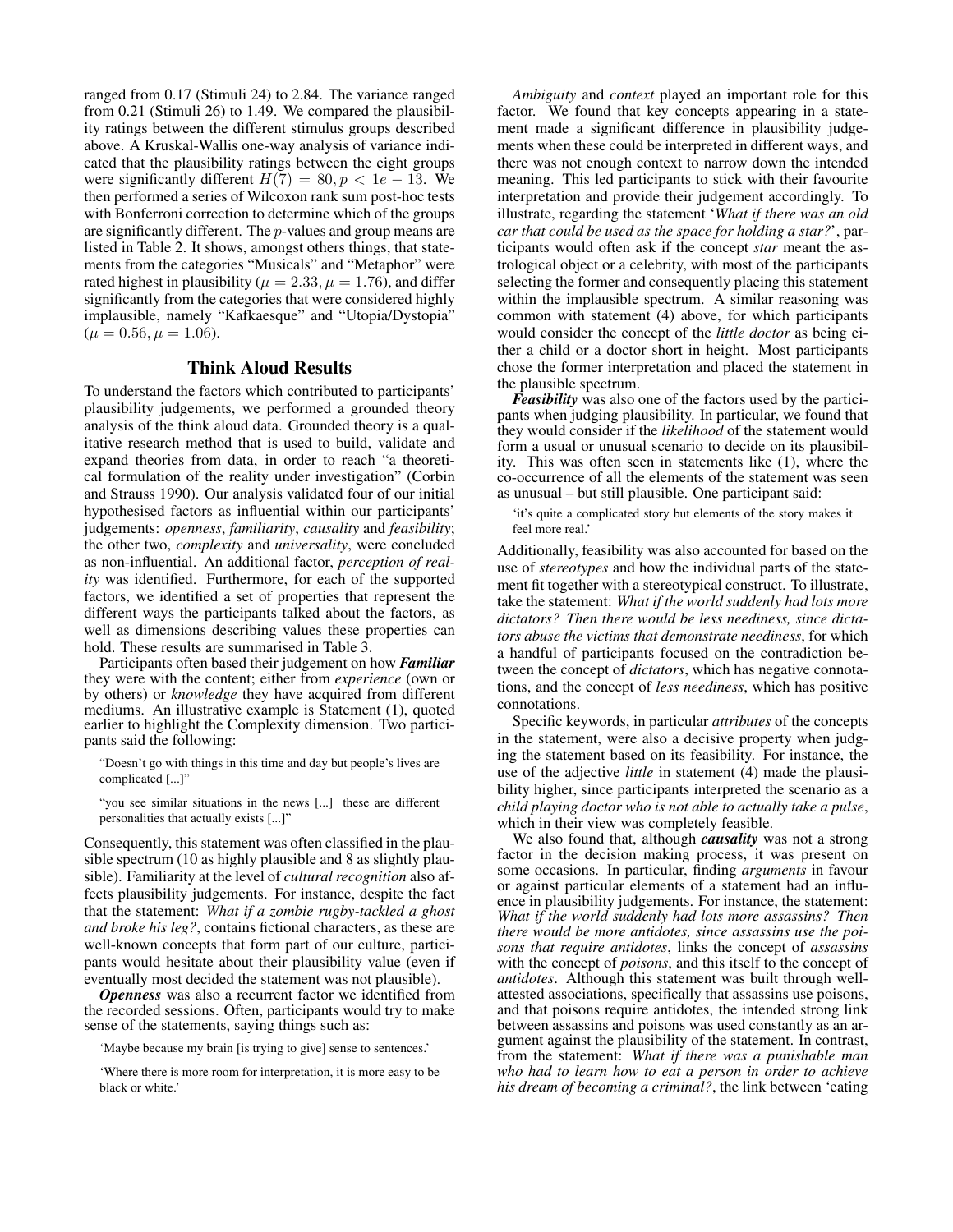| Category           | <b>Literary Fiction</b> | Fiction in Fiction | Disnev      | <b>Metaphors</b> | Utopia / Dystopia        | Alternative | Kafkaesque  | Musicals |
|--------------------|-------------------------|--------------------|-------------|------------------|--------------------------|-------------|-------------|----------|
| Mean Plausibility  | 1.71                    | 1.11               | 1.37        | 1.76             | .06                      | 1.12        | 0.56        | 2.33     |
| Fiction in Fiction | 0.11394                 |                    | $\sim$      | $\sim$           | $\overline{\phantom{a}}$ | $\sim$      | $\sim$      |          |
| Disney             | .00000                  | 1.00000            |             |                  |                          | -           |             |          |
| <b>Metaphors</b>   | 00000.1                 | 0.16271            | 1.00000     |                  |                          | ۰           |             |          |
| Utopia / Dystopia  | $0.07103*$              | 1.00000            | 1.00000     | $0.08518*$       |                          |             |             |          |
| Alternative        | 0.14113                 | 1.00000            | 1.00000     | 0.19369          | .00000                   | -           | $\sim$      |          |
| Kafkaesque         | $5.9e-07**$             | 0.48768            | $0.00455**$ | $2.4e-06**$      | 0.31448                  | 0.44275     |             |          |
| <b>Musicals</b>    | $0.09299*$              | $3.5e-05**$        | $0.00039**$ | 0.23095          | $5.9e-06**$              | $4.4e-05**$ | $1.9e-11**$ |          |

Table 2: *p*-values from pairwise comparisons of stimuli groups using Wilcoxon rank sum test and Bonferroni correction. Significance: \* low ( $\alpha$  < 0.1) and \*\* high ( $\alpha$  < 0.01). The second row comprises plausibility means for all categories.

a person' and becoming a 'criminal' was seen as logically connected:

'I can imagine eating a person as an act of initiation for a person to be part of a gang...'

Interestingly, the idea of *unknowns* was also used as an argument to decide on a plausibility category. This is when a participant considered that he/she did not have enough knowledge to argue against or in favour of a particular scenario. An example of this was the statement: *What if the ministry of magic paid JK Rowling to write her books so we muggles would think magic is fiction?*:

'I don't know if there is a minister of magic [...] who knows?'

which some participants used as an argument to assign a higher plausibility value.

Lastly, *perception of reality* played a role for some individuals when making their judgements. This factor represents how people may account for different ways of perceiving reality within certain scenarios. To illustrate, a participant categorised statement (1) as highly plausible based on the following reasoning:

"From my experience of reality, that might happen in some psychedelic state, a dream state, an imaginary state. I don't think it's right to count what happens in these states as any less real [...] the rabbit hole could be a doorway to other states. That's an idea I'm definitely open to."

another participant questioned the meaning of reality:

'[...] what is reality? Different statements push different readings of what reality is: objective reality in terms of things that are physically possible for ever and ever, things that might be possible in

| Factor                               | <b>Properties</b>                                                  | <b>Dimensions</b>                                              |  |
|--------------------------------------|--------------------------------------------------------------------|----------------------------------------------------------------|--|
| Familiarity                          | Experience<br>Knowledge<br>Cultural recognition Conceptual/Factual | Own/Others<br>Cultural/Heard/Read/Seen                         |  |
| <b>Openness</b>                      | Ambiguity<br>Context                                               | Most/Least plausible<br>Lack/Presence of                       |  |
| Feasibility                          | Likelihood<br><b>Stereotypes</b><br><b>Attributes</b>              | Usual/Unusual<br>Confirmation/Contradiction<br>Opened/Specific |  |
| Causality                            | Arguments<br>Context                                               | In favour/Against/Unknowns<br>Lack/Presence of                 |  |
| Perception of Abstraction<br>reality | Cultural influence                                                 | Conceptual/Physical<br>Background/Beliefs                      |  |

Table 3: Influential factors when judging plausibility.

the future with technology, things that kind of work in a fictional world, and things that don't work at all.'

This is a subjective factor, but the intuition behind it is that judgements of plausibility are affected by personal views of what can be considered to be real or not.

Within this factor, *abstraction* was found to be a common property. In this case, the overall scenario was considered as having a hidden meaning. To illustrate, the statement: *What if the world suddenly had lots more angels? Then there would be more barriers, since angels serve the gods that impose the laws that create barriers*, was abstracted by some participants:

'I don't believe in angels or God, but I think the government can use it as a tool to manage people.'

leading them to assign a higher plausibility value to the statement. Similarly, *cultural influence* played a role in how participants' perception of reality would affect plausibility. Take the statement: *What if respected senators were to retire from their senates, join gangs and become shady gangsters?*, which was implausible for many participants because it did not make sense with their notion of reality:

'there is no reason why a senator with power and money would choose to be a gangster'

while for others, this was a plausible scenario due to their cultural background, where this situation was feasible:

'[...] in certain very corrupt countries it actually happens [...] when they are senators they belong to gangs, legal ones, but they do [...] and when they retire they keep being part of those clubs'

Likewise, the statement *What if a janitor needed to suppress a rebellion in order to gain admiration?* was classified as slightly plausible because:

'this is kind of a standard Hollywood plot really, I can imagine that being played by Tom Cruise [...] it has high degree of grounding in my experience of reality [...] not my experience of reality, my experience of Hollywood film making'

suggesting the participant considered the fictional world of Hollywood films as a type of reality.

*Complexity*, as mentioned before, did not come across as an influential factor for plausibility. For instance, regarding the complexity of statement (1), a participant highlighted:

'All happening at once is unlikely but it's possible [...] that doesn't change the plausibility.'

instead, this factor was considered to sometimes make the statements more difficult to understand. *Universality*, on the other hand, was seen as a factor that would make a statement more interesting, but would not have a significant effect on its plausibility value, specially when the statement was placed in the implausible spectrum: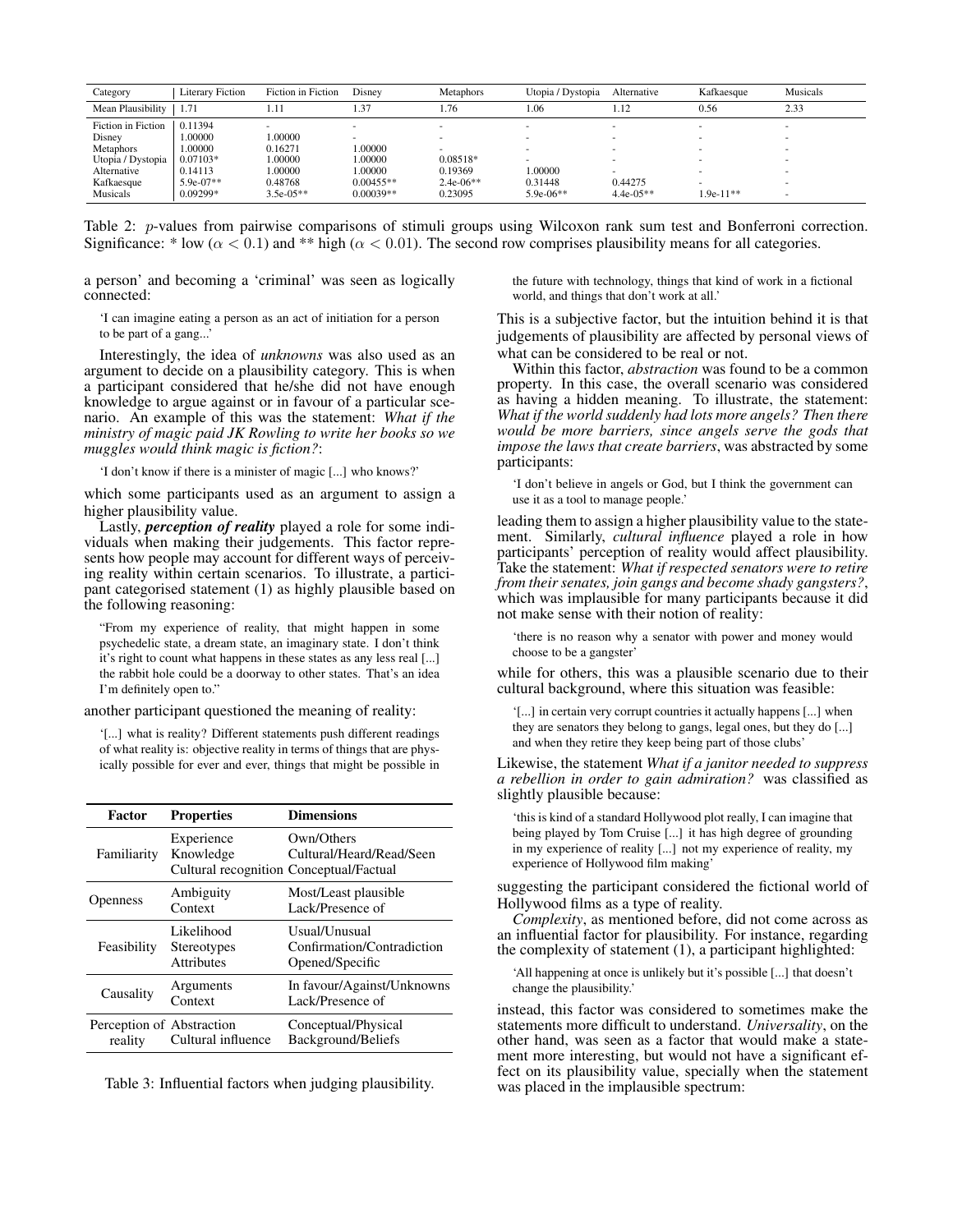'if you are in the implausible categories, then it doesn't matter, one, many [...] we are talking about something that is not real, so it doesn't matter'

## Multidimensional Scaling Results

We performed an multidimensional scaling (MDS) analysis to quantitatively derive a set of factors from the categorisation results, and to assess their influence on the overall judgment. Classic MDS maps measurements of (dis-) similarity among pairs of stimuli to distances between points in a geometric space (Borg and Groenen 2005, p. 3). In this space, each dimension can be considered a factor which influenced the initial similarity judgement. The meaning of a dimension is a matter of interpretation, based on the distribution of stimuli along it and their properties.

First, we had to determine the pairwise similarities between stimuli. The effort of collecting this data manually increases exponentially with the number of stimuli; we therefore followed a different approach suggested by Wallraven et al. (2009), where pairwise similarities are derived from a categorisation task. This approach allowed us to re-use our previously collected data, while implicitly grounding the similarities in plausibility judgements. We started with an empty similarity matrix, and increased the similarity value of two stimuli if they were put into the same plausibility group. This was repeated for all participants and normalised.

We then determined how many dimensions have to be used to approximate the data well enough by looking at how much variance in the data each dimension accounts for (Borg and Groenen 2005, pp. 247). We cut off at three dimensions, accounting for 78% of the variance, with the first dimension covering 57%. We then visualised each of these as a one-dimensional axis with the stimuli projected along it, allowing us to compare the relative distribution of the stimuli. These visualisations were given to four of the authors for interpretation, informed by the think-aloud results. A consensus interpretation of each dimension was then agreed on. These are summarised in Table 4, along with some examples of high and low scoring stimuli from Table 1.

On the first dimension, statements that showed a strong deviation from reality were grouped in one extreme. On the other extreme were statements that were more aligned with the rules of what it is commonly agreed as possible. The dimension was identified as *feasibility*. The second dimension was strongly associated with interpretability, i.e. with the stimuli's *openness to interpretation*. Interestingly, the stimuli in both extremes were found to have different interpretations; however, what separated one group from the other was how ambiguous the possible interpretations were assessed to be. In one extreme, an interpretation would allow for a more decisive judgement, while in the other, the interpretation would still be seen as not convincing. The third dimension was found to classify stimuli based on *familiarity*. Well known elements, similar stories, common characters and stereotypes were identified in one extreme, while the other extreme presented the same characteristics (i.e. familiar elements) used in contradictory ways.

|     |     | Example stimuli (Id)                                           |           |                |
|-----|-----|----------------------------------------------------------------|-----------|----------------|
| Dim | Var | High                                                           | Low       | Interpretation |
|     |     | $\begin{array}{c c} 57\% & 14, 26, 28 \\ 12\% & 5 \end{array}$ | 8, 12, 24 | Feasibility    |
|     |     |                                                                | 28        | Openness       |
|     | 9%  | 14, 26                                                         | 19.28     | Familiarity    |

Table 4: The first three dimensions identified by MDS.

## Future Work

This study provides evidence for three factors — feasibility, openness to interpretation, and familiarity — that contribute to judgements about the plausibility of fictional ideas. Understanding these factors is a necessary step towards further experimental investigation in this area. We plan to further test and refine this theory, and use it to design studies on the perception of machine-generated fictions.

We intend to model these factors computationally within the What-If Machine, to control the plausibility of the fictional ideas it generates. This could enhance the usefulness of the software and perhaps increase the cultural value of the ideas it produces. Although further experimentation is needed, we believe that metrics which predict values for each of the factors can be devised. Moreover, these could be used to predict the plausibility judgement that certain types of people will make for particular fictional statements.

A heuristic approach to analyse whether a statement is open to interpretation can be based on the *concreteness scores* of its constituent keywords. This measures the level of ambiguity of these words and give an approximation of the concreteness of the overall scenario. We have formalised fictional statements within the WHIM project as short narratives composed of narrative points that are either linked through causal relations, assumed by the reader, or given by the knowledge base (Llano et al. 2016). This formalism allows us to represent each statement as a graph over which we can reason. For instance, analysing the connectivity within the graph may allow us to hypothesise the level of *contextual support* within the statement as a whole. Highly supported statements may be less open to interpretation.

Feasibility, on the other hand, could be accounted for through the use of techniques such as a distributional semantics vector space model (Mikolov et al. 2015). Specifically, how well the elements of a statement fit together could be measured by studying their *semantic similarity* as well as their shared contextual co-occurrences. Stereotypical properties of concepts can be mined from the web (Veale 2012). A similar method could be followed in order to assess stereotypes within a statement and compare the polarity between the stereotypes and the other elements in the statement.

Finally, although familiarity is a subjective factor, metrics could be defined by establishing links with the information in knowledge bases of common knowledge and narrative constructs. In this context, strongly linked data can be seen as connected to "known or familiar scenarios".

Progress in fictional ideation has general implications for Computational Creativity. In the problem solving paradigm of AI, intelligent tasks to automate are broken down into a series of problems to be solved, and there is a usually a